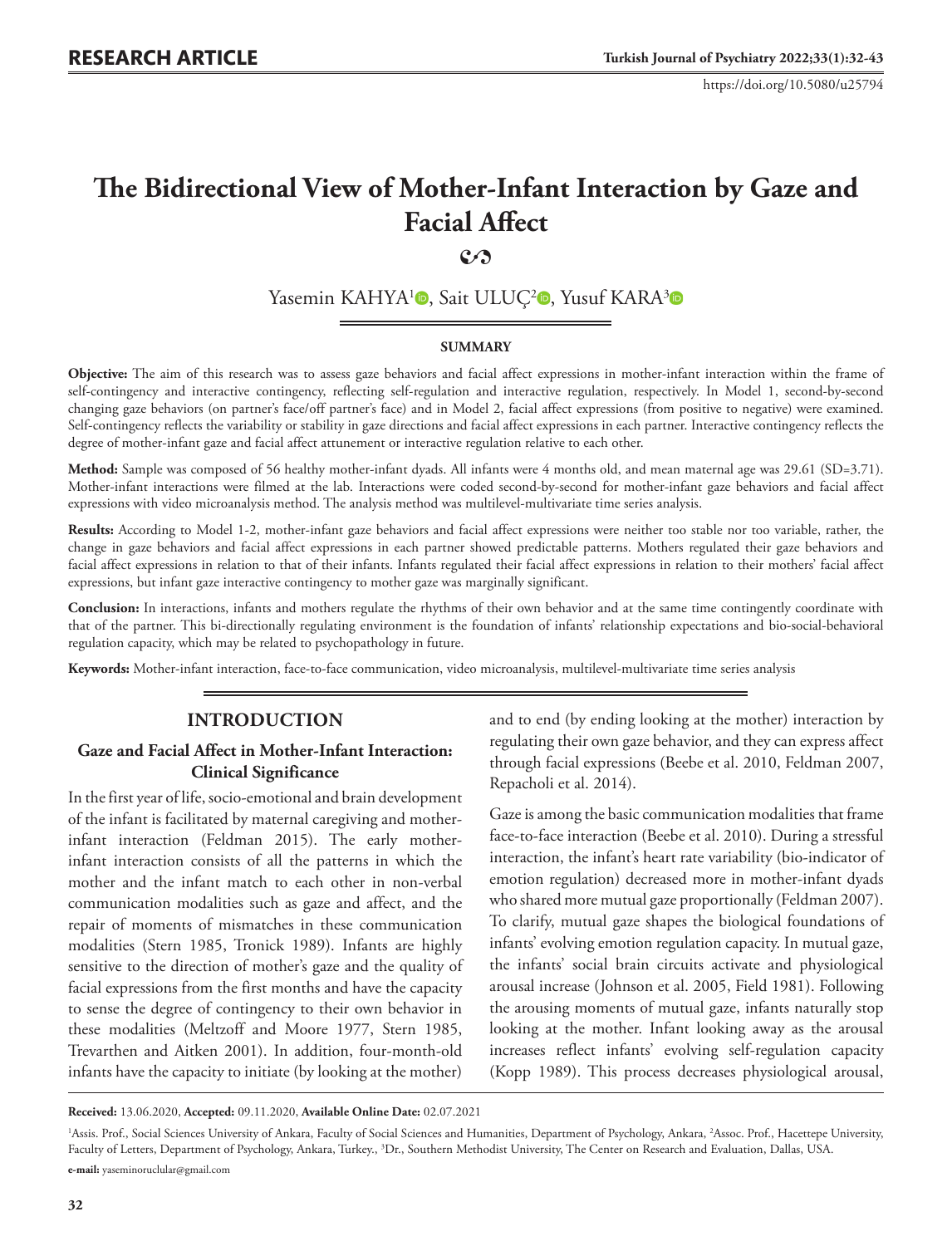and so prepare the infant for mutual gaze again, in his/her pace (Beebe et al. 2016). The mother following the direction of infant gaze and responding to infant gaze-on by looking at and to infant gaze-off by waiting enough facilitates infant self-regulation capacity (MacLean et al. 2014).

Another core communication modality in face-to-face interaction is facial expressions that communicate affect (Beebe et al. 2010). The moments of mother-infant affect matching function as biological regulation such as the synchrony of heat rate (Feldman et al. 2011). Thus, this biological regulation in mother-infant interactions shapes the life-long stress responsiveness by changing the brain structures that regulate the infant's stress response (Champagne 2008). The infant can express emotion through facial expressions such as stressful, happy or neutral, and the mother can match to the infant with expressions such as empathic, happy or neutral-interested (Bigelow and Power 2014). The infant can also respond to the mother's affect with his/her own affective expressions, and ongoing affect sharing occurs in the interaction. Given the mother can mirror to the affect expressed by the infant, the infant begins to develop interpersonal expectations that the emotions are recognized and contained (Beebe et al. 2016). The maternal mirroring in this communication modality facilitates to transform the infant bodily experienced affect to representations and self-regulation (Fonagy et al. 2003). Hence, the mother facilitates the infant's self-regulation capacity with the exchanges in the affect modality.

The bidirectional dance in gaze and facial affect constituting a biobehavioral regulatory environment in interactions provides a protective baseline for psychopathology risk in childhood and adulthood. According to the studies in the literature, the level of mutual gaze in the fifth month and the affect synchrony in the third and ninth months in interactions supported the development of self-regulation in childhood (Feldman and Greenbaum 1997, Feldman et al. 2006). Another comprehensive study indicated that gaze and affect synchrony on a second-by-second basis (micro-level) in mother-infant interactions were the foundations of the development of symbol use, empathy, and the ability to read intentions in childhood and adolescence (Feldman 2007). These implications shape the individual's capacity to establish close relationships in the future.

On the other hand, optimally contingent interactions in the gaze and affect modality at 4 months contributed to the development of infant secure attachment at 12 months (Beebe et al. 2010, Beebe et al. 2016). The mother's difficulty in maintaining mutual gaze and non-optimal matching in affect (frozen or non-empathic facial responses of the mother to the infant stress) predicted disorganized attachment, which might increase the risk in terms of psychopathology (Beebe et al. 2012). According to the meta-analysis findings, disorganized attachment developing on the basis of early interactions is

particularly associated with externalization and partially with internalization symptoms during childhood and adolescence (Madigan et al. 2013). When the disorganized orientation in the attachment organization persisted into adulthood, this orientation continued to be associated with externalization (aggression, anger and hostility) and internalization symptom levels (anxiety and depression) (Paetzold et al. 2015). Therefore, the current research focuses on early mother-infant face-to-face interaction due to its implications on self-regulation, variables that may affect close relationships, and attachment orientation that may be associated with psychopathology.

# **The Bidirectional View of Mother-Infant Interaction: Dyadic Systems Approach**

International and national studies examine mother-infant/ child interaction commonly in terms of maternal sensitivity (Selcuk et al. 2010, Verhage et al. 2016). Maternal sensitivity literature theoretically assumes the infant's contribution to interactions; however, this literature remains limited in analyzing this contribution empirically in accordance with a bidirectional approach (Hane et al. 2003). In addition, studies that examine the nature of early interactions with maternal sensitivity evaluate sensitivity by looking at the general nature of interactions, that is, at macro-level. Recently, attachment theorists emphasize the contribution of examining the motherinfant relationship in terms of specific communication modalities in face-to-face interaction such as gaze and facial affect at micro-level (on a second-by-second basis) to explain the attachment quality of the infant (Bornstein and Manian 2013, van Ijzendoorn and Bakermans-Kraunenburg 2019).

From this point of view, the dyadic systems approach provides a theoretical and empirical model that allows to examine mother-infant interactions from a bidirectional perspective (Beebe et al. 2010, Beebe, Cohen et al. 2016, Beebe et al. 2020). According to this approach, mother and infant affect each other simultaneously moment-bymoment in interactions (Beebe et al. 2016). Therefore, in the interaction, the questions of "how does the infant affect the mother" and "how does the mother affect the infant" can be answered simultaneously in accordance with the bidirectional perspective. Mutual interactional regulation, in which the "infant affects the mother" and "the mother affects the infant", is accompanied by the self-regulation process of the mother and the infant (Gianino and Tronick 1988). The self-regulation process of mother and infant affects interactional regulation and at the same time self-regulation is affected by interactional regulation. As a result, mother-infant interactions are the co-created product of both mother's and infant's self-regulation and interactional regulation processes.

Infants perceive the relationship between two consecutive events through temporal matching or contingency (Cohn and Tronick 1988, Beebe et al. 2016, Bigelow 1998, Bigelow and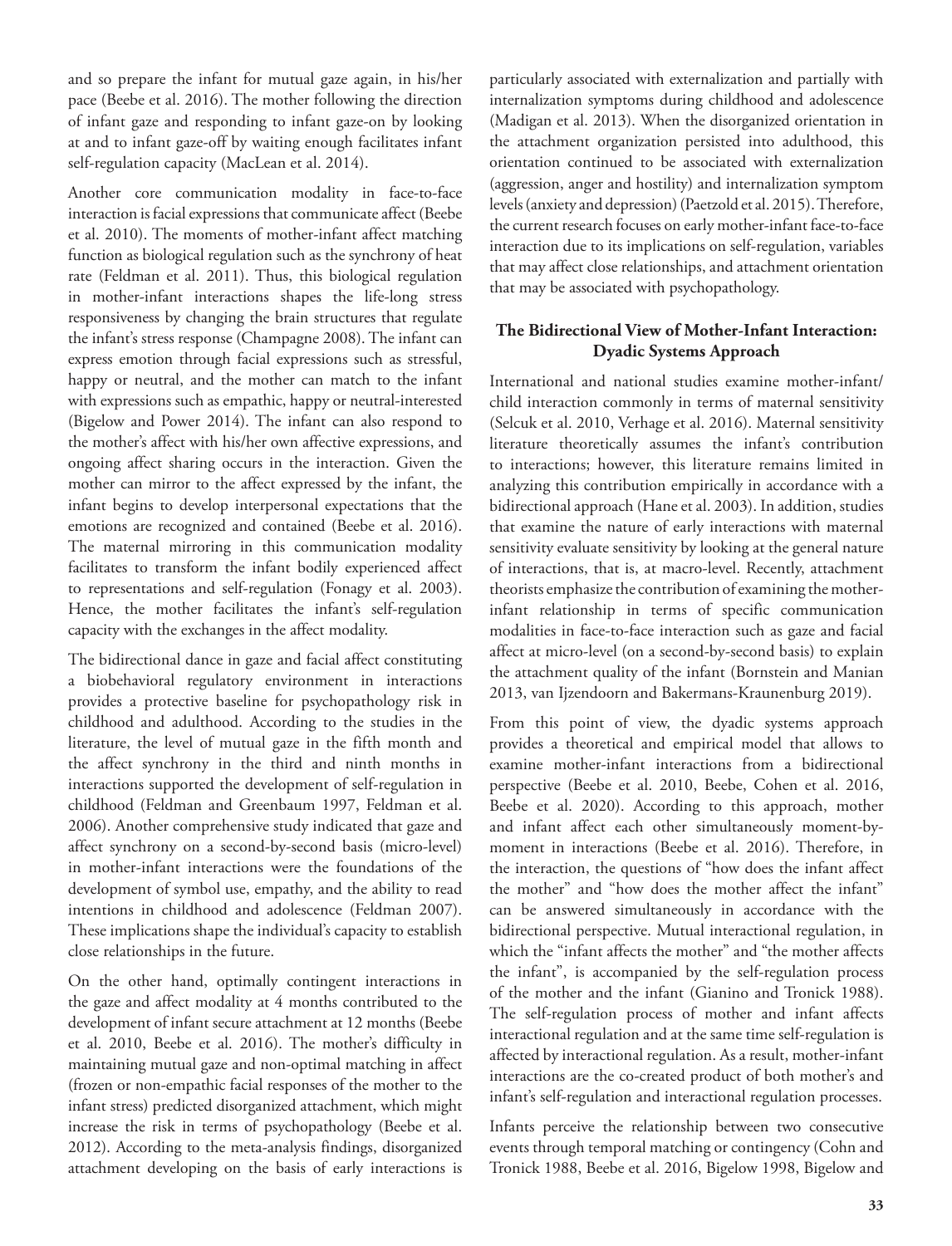Power 2014, Trevarthen and Aitken 2001). Therefore, in the early period, infants' expectations for relationships develop -at the micro-level- through the second-based temporal match (Beebe, Cohen et al. 2016). Therefore, the dyadic systems approach uses the video micro-analysis method to examine self-regulation and interactional regulation (Beebe 1982). In this context, gaze behavior and facial expressions, which can vary on a second basis, are examined with the contingency index, which reflects temporal matching (Beebe et al. 2016, Messinger et al. 2012). For example, the question of how many seconds after the infant's facial affect follows a similar facial affect expression in mother is answered with the contingency index. In this study, since dyadic relationship is examined in time-dependent events, self-regulation was operationally defined as self-contingency and interactive regulation as interactive contingency (Beebe et al. 2016).

## **Self-Contingency and Interactive Contingency: Clinical Significance**

Self-contingency refers to how the mother and the infant's gaze behavior ("looking at the partner's face" or "not looking at the partner's face") and facial affect (transition from positive to negative affect) vary from moment-to-moment (Beebe et al. 2016). Increased variability (decreased self-contingency) or stabilization (increased self-contingency) in the behaviors of mother and infant in both communication modalities indicates stress in the interaction of the dyad (Beebe et al. 2010, Beebe et al. 2011, Jaffe et al. 2001). For example, in the postpartum period, the increase in the mother's level of depressive symptoms was associated with a decrease in selfcontingency in the infant's gaze and in the mother's facial affect at the fourth month (Beebe et al. 2008). Therefore, the depression level of the mother in the postpartum period resulted in unpredictability in the gaze behavior (transition between the conditions of looking at the mother's face or not) of the infant, a self-regulation repertoire for the infant, and the mother's own emotion (the transition in facial expressions expressing emotion) at four months. This finding suggests that this unpredictable variability in the self-contingency of the mother and infant may also disturb the interactive contingency in these communication modalities.

Interactive contingency refers to the level of mother-infant contingent coordination, moment-by-moment, in gaze and affect (Beebe et al. 2016). Infants have the capacity to show interactive contingency by the fourth month. However, it is worth noting that mothers' capacity to show interactive contingency is more developed and asymmetrical compared to that of infants (Bigelow and Power 2014). As with selfcontingency, insufficient or excessive interactive contingency reflects the stress in dyadic interactions (Beebe et al. 2010, Beebe et al. 2011, Jaffe et al. 2001). According to the literature, the mother's level of psychopathology affects her interactive

contingency in the gaze and affect modalities. For example, mothers with high level of postpartum depressive symptoms showed lowered interactive contingency to the infant's gaze and facial affect in the fourth month (Beebe et al. 2008). To clarify, as the level of depressive symptoms in the postpartum period increased, mothers were less able to regulate their own gaze and affect according to that of their infants in the fourth month. In the same study, infants of mothers with high levels of depressive symptoms in the postpartum period also showed low interactive contingency in regulating their gaze behavior according to the mother's gaze behavior. According to another study, the increase in the level of anxiety symptoms of the mother heightened infant facial affect interactive contingency coordinating with mother facial affect (Beebe et al. 2011).

Based on the literature summarized, we think that selfcontingency and interactive contingency studies can shed light on how psychopathology is transferred from mother to infant as well as the effects of maternal psychopathology on the infant bio-social-emotional development. Studies imply that the mother's level of depressive symptoms may affect the evolving interpersonal expectations of the infant by altering the interactions toward withdrawal and anxious symptoms toward vigilance (Beebe et al. 2008, Beebe et al. 2011, Granat et al. 2017).

From this point of view, the current research aims to contribute to clinical practice in several aspects by examining mother-infant interactions, specifically self-contingency and interactive contingency in mother-infant gaze and facial affect within the framework of a bidirectional perspective. It provides a theoretical and empirical model for researchers and practitioners working in the field of child and adult mental health to examine early interactions that may be associated with the infant bio-socio-emotional development indicators and lifetime risk of psychopathology. In addition, it is a preliminary work for the empirical knowledge to be transferred from research to practice to apply into the contents of prevention and intervention for new mothers by providing insights on how the risk of psychopathology from mother to infant can be transferred at micro-level. Therefore, in prevention and therapeutic interventions that can be carried out with the perspective of the current research, it can be aimed that mothers can read and match to the micro-level communication behaviors of the infant, and that the infant is an active participant in the interaction.

## **The Purpose and the Approach of Current Research**

The aim of this research was to examine the mother-infant faceto-face interaction in the fourth month from a dyadic systems approach. Accordingly, mother-infant gaze and facial affect self-contingency and interactive contingency were examined. National mother-infant interaction studies are quite limited, and studies available are mostly limited to maternal sensitivity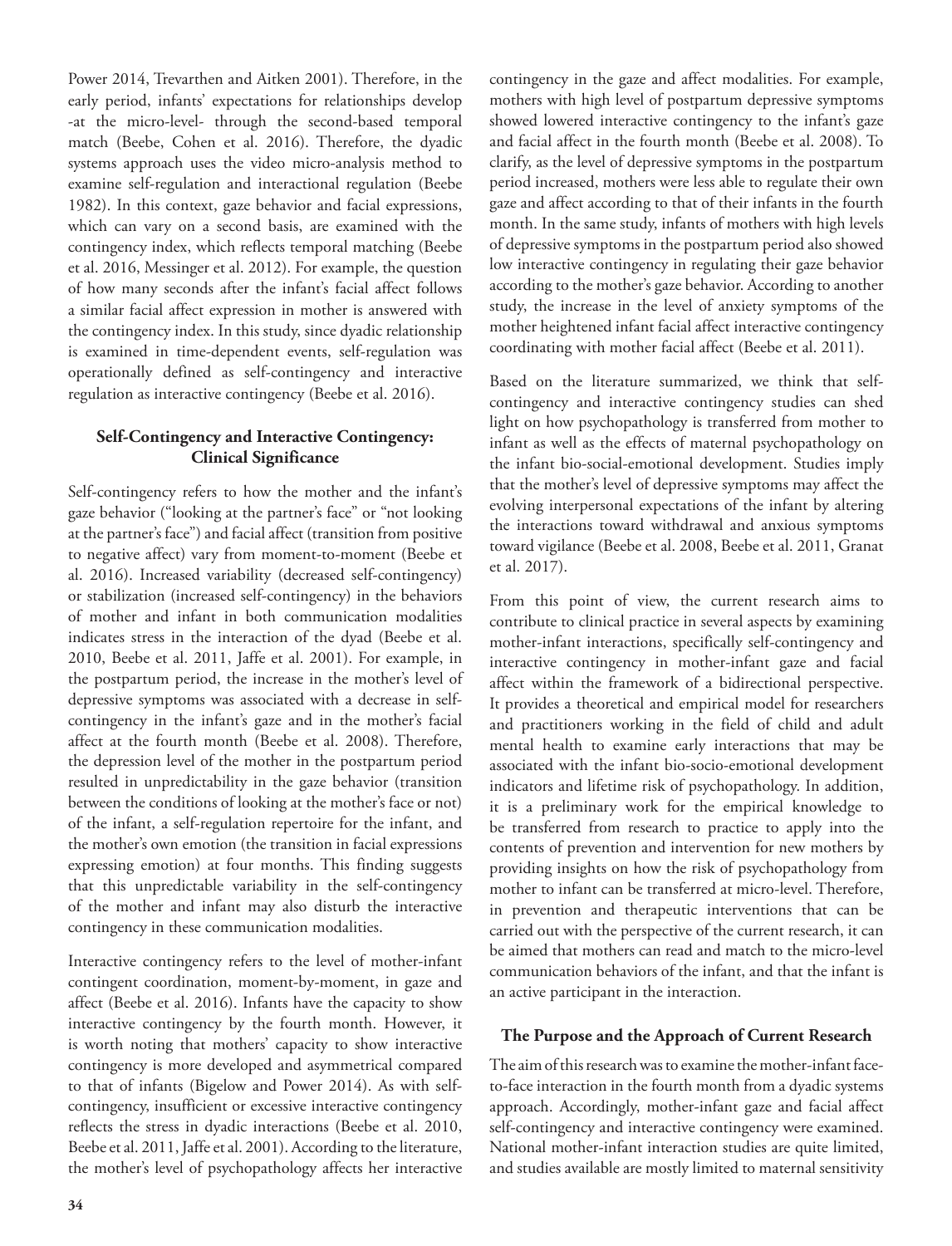(e.g., Selcuk et al. 2010). As far as is known, there is no national study examining mother-infant interactions from a bidirectional perspective (simultaneous examination of the empirical contribution of mother and infant to interaction) and within the framework of contingency reflecting the regulation of specific communication modalities such as gaze and affect. Therefore, this research is the first study at national level. In terms of self-contingency (predictability or behavioral variability in gaze and affect) and interactive contingency (mother-infant matching, or coordination in gaze and affcet) in mother-infant interactions, international studies have shown that mother-infant dyads in different cultures are more similar than different (e.g. Keller and Otto 2009). Therefore, the present research aims to indicate this cross-culturally shared phenomenon in mother-infant dyads in different cultures can be examined in our national context.

For the purpose of this research, gaze and affect behaviors of mothers and infants were coded first via video microanalysis method (Beebe 1982, Stern 1974). The 2.5 minute motherinfant interactions were coded on a second-by-second basis, respectively, for mother gaze (for 150 seconds), for infant gaze (for 150 seconds), for mother facial affect (for 150 seconds), and for infant facial affect (for 150 seconds). Then, behaviors in gaze and affect modalities are paired for the mother and the infant to examine contingency processes.

Model 1: Infant Gaze-Mother Gaze Modality Pairing (see Figure 1)

Model 2: Infant Facial Affect-Mother Facial Affect Modality Pairing (see Figure 1)

First according to Model 1, we expected to find that infant gaze self-contingency would be significant. That is, prior infant gaze behavior ( $t_{3}$  second) would significantly predict current infant gaze behavior  $(t_0)$  (Arrow 1). Secondly, we expected to find that infant gaze interactive contingency would be significant. That is, prior mother gaze behavior



**Figure 1.** Schematic Illustration of Infant Gaze-Mother Gaze and Infant Facial DaDIES WETE GEVEIOF<br>Affect-Mother Facial Affect Modality Pairings **for the research**. Affect-Mother Facial Affect Modality Pairings

 $(t,$  second) would significantly predict current infant gaze behavior  $(t_0)$  (Arrow 2). Third, we expected to find that mother gaze self-contingency would be significant. That is, prior mother gaze behavior  $(t_3$  second) would significantly predict current mother gaze behavior  $(t_0)$  (Arrow 3). Finally, we expected to find that mother gaze interactive contingency would be significant. To clarify, prior infant gaze behavior  $(t<sub>3</sub> second)$  would significantly predict current mother gaze behavior  $(t_0)$  (Arrow 4).

Similarly, in Model 2, we expected to significantly predict infant facial affect self- and interactive contingency and mother facial affect self- and interactive contingency.

#### **METHOD**

#### **Participants**

The current research includes the 4th month assessment of a larger study in which mother-infant dyads began to be monitored in the postpartum period. In the fourth month, 57 mother-infant dyads participated in the video recording of the interactions. A mother from video-recorded motherinfant dyads unpredictably used the ring on her finger as an object that altered the infant gaze behavior. Therefore, this mother-infant dyad was excluded from the sample. As a result, video microanalysis could be conducted on records of 56 mother-infant dyads. The average age of the mothers (*N*=56) in the sample is 29.61 (*SD*=3.71). Mothers were all married and 57.1% of them were university graduates. Majority of the mothers, 65.5%, stated that they were working full time in a paid job. The monthly income average of the mothers in the sample is 6.832 Turkish Liras (*SD*=2.93). While 2 of the mothers (3.6%) reported that they have a current psychiatric diagnosis (anxiety disorder and major depression), 5 (7.1%) reported that they had psychiatric problems in the past. However, when questioned thoroughly, it was understood that the aforementioned mothers were not under treatment (medication or psychotherapy) due to their diagnoses, and symptoms related to their diagnosis improved. Therefore, these mothers were not excluded from the sample.

When the mother-infant face-to-face play interactions were recorded, all infants were 4 month-old and 67.9% of them were male. Delivery method of infants born on time and at normal weight is cesarean for 64.3% of infants and average birth weight is 3.387 kilograms (*SD*=0.28). Complications during delivery were stated by 21.4% of the mothers. When these complications were questioned, the emerging contents were slowing of breathing, decreased oxygen level, slowing of heart rate, fetal distress, sudden changes in the planned delivery method, epidural delivery and problems related to anesthesia. However, according to the mother's report, all babies were developmentally and physically healthy at the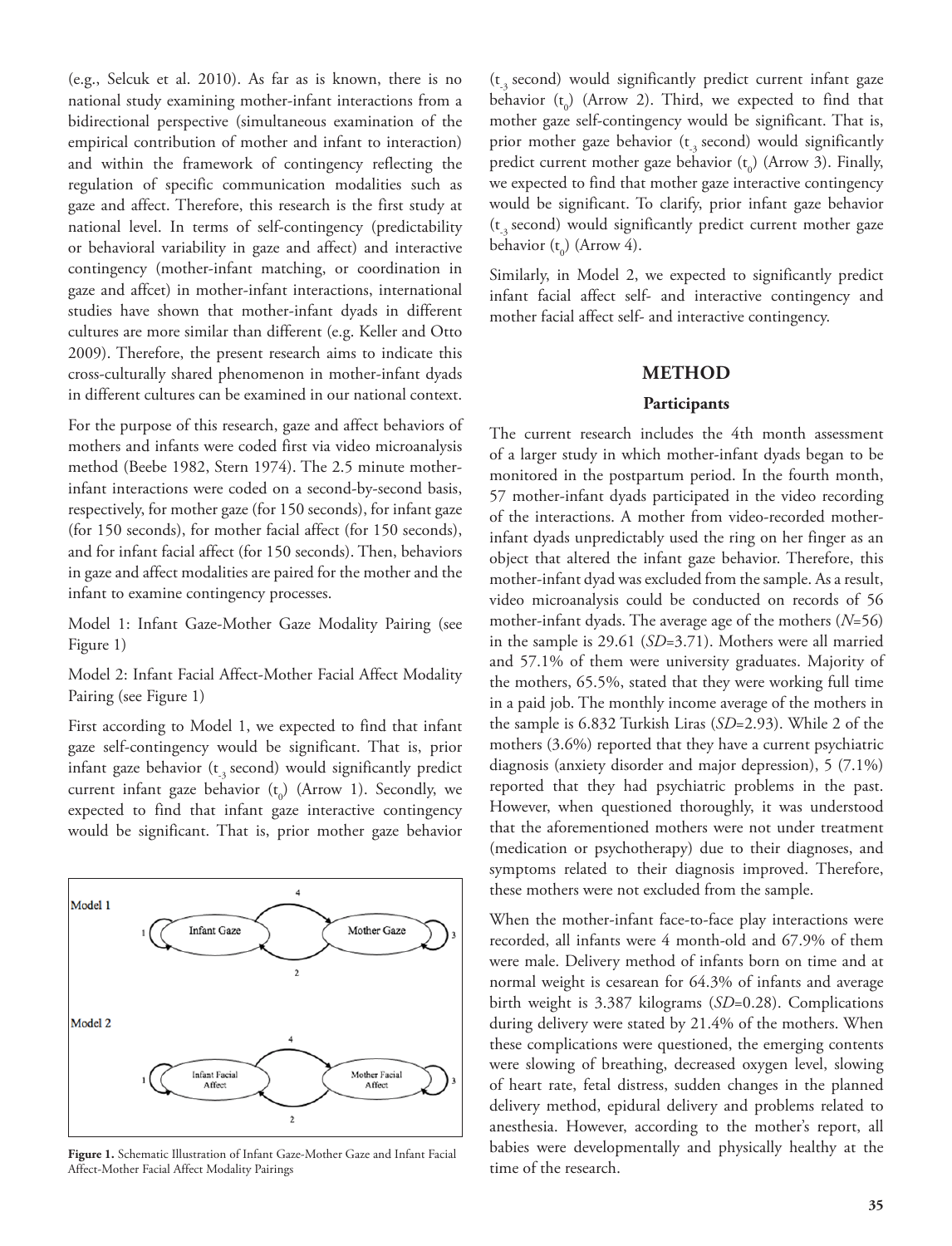#### **Instruments**

## *Socio-Demographic Information Form*

Socio-demographic information form, prepared by the researchers, assessed the mother's age, education level, employment status, and whether she had any psychiatric diagnosis, or not. Descriptive characteristics of the infant such as the age, gender, and birth weight were also questioned with this form.

#### *Mother-Infant Face-to-Face Interaction Coding System*

In the present research mother gaze, infant gaze, mother facial affect, and infant facial affect were included among the communication modalities coded by video microanalysis. Facial affect behaviors in face-to-face play interaction were coded using ordinal scales as required by the multi-levelmultivariate time series analysis conducted within the scope of this research (Beebe et al. 2010). The video microanalysis coding system was used for the first time in a study conducted in our country with this research. Therefore, the corresponding author was trained by Dr. Beatrice Beebe for a year to become a reliable coder in video microanalysis. Gaze was coded on a categorical scale,  $1 =$  on the partner's face and  $0 =$  not on the partner's face on a second-by-second basis. Facial affect were coded on an ordinal scales ranked as high to low. Mother facial affect was coded on a 16-point ordinal type scale on a second-by-second basis: 90 = mock surprise, 88 = mini mock surprise,  $85$  = smile 3,  $80$  = smile 2,  $70$  = smile 1,  $67$  = "oh" face,  $64$  = positive interest 4,  $62$  = positive interest 3,  $61$  = positive interest 2, 60 = positive interest 1, 50 = neutral, 45  $=$  empathic (woe) face,  $40 =$  negative face,  $30 =$  scrunch face, 20 = dissociated face and 10 = threat face. Infant facial affect was coded on a 7-point ordinal type scale: 85 = medium-high positive,  $70 =$  low-medium positive,  $57 =$  smile 2,  $56 =$  smile 1, 55 = interest/neutral, 40 = mild negative and 20 = negative. In the original study, Cohen Kappa inter-rater reliability values for each behavioral coding were as follows: infant gaze 0.80, infant facial affect 0.78, mother gaze 0.83, and mother facial affect 0.68 (Beebe et al. 2010). In the current study, Cohen Kappa inter-rater reliability values for each behavioral coding were as follows: infant gaze 0.86, infant facial affect 0.80, mother gaze 0.86, and mother facial affect 0.80. The current sample mean percentage values of mother-infant gaze and facial affect behaviors were presented in Table 1.

### **Procedure**

Ethical permissions were obtained from Hacettepe University Ethics Committee (Number: 35853172 / 431-3728) and Ankara Public Health Directorate (Number: 67350377 / 604.02) to carry out the present research. The findings reported here belong to the second time assessment of a more comprehensive two-time research, which was conducted in the infant's 4th month. Inclusion criteria for the first time

|                                                                                                                                                                                                                                                           |                             |                            |                 |                  |                      |                  | Mother Facial Affect |                    |                                                         |                                  |                        |                                                |                |                 |                |
|-----------------------------------------------------------------------------------------------------------------------------------------------------------------------------------------------------------------------------------------------------------|-----------------------------|----------------------------|-----------------|------------------|----------------------|------------------|----------------------|--------------------|---------------------------------------------------------|----------------------------------|------------------------|------------------------------------------------|----------------|-----------------|----------------|
|                                                                                                                                                                                                                                                           | Surprise<br>Mock            | Surprise<br>Mock<br>Mini   | Smile3          | <b>Smile2</b>    | Smile 1              | Oh Faze          | Positive             | Positive           | Interest 4 Interest 3 Interest 2 Interest 1<br>Positive | Positive                         | Neutral                | Empathic Negative                              |                | Scrunch         | Threat         |
| Average Percentage<br>(Total seconds)                                                                                                                                                                                                                     | 0.2%<br>(14s)               | 0.2%<br>(15s)              | 0.4%<br>(33s)   | 2.1%<br>(179s)   | (2464s)<br>29.3%     | 0.2%<br>(15s)    | $1.1\%$<br>(90s)     | $3.8%$<br>$(317s)$ | 32.2%<br>(2705s)                                        | 23.5%<br>(1973s)                 | $0.0\%$<br>$(4s)$      | 0.4%<br>(36s)                                  | (198s)<br>2.4% | $0.4%$<br>(33s) | 2.5%<br>(212s) |
|                                                                                                                                                                                                                                                           |                             |                            |                 | Infant Facial    | Affect               |                  |                      |                    | Mother Gaze                                             |                                  |                        | Infant Gaze                                    |                |                 |                |
|                                                                                                                                                                                                                                                           | Medium<br>Positive<br>/High | Medium<br>Positive<br>120W | Smile 2         | Smile            | Interest/<br>Neutral | Negative<br>Mild | Negative             |                    | On<br>Infant's<br>Face                                  | Off<br>Infant's<br>$_{\rm Facc}$ | On<br>Mother's<br>Face | $$\ensuremath{\textrm{Off}}$$ Mother's<br>Face |                |                 |                |
| Average Percentage<br>Total seconds)                                                                                                                                                                                                                      | (168s)<br>2%                | 5.5%<br>(461s)             | 10.3%<br>(864s) | (1940s)<br>23.1% | 40.9%<br>(3437s)     | 10.8%<br>(904s)  | $1.4%$<br>(115s)     |                    | 84.1%<br>(7066s)                                        | (1319s)<br>15.7%                 | (5113s)<br>60.9%       | 38.2%<br>(3211s)                               |                |                 |                |
| Dissociated Face in mother facial affect coding system is not presented in Table 1 since mothers in this sample did not express dissociated face.<br>Average percentage calculations were based on the total of coded seconds: 8400 s (N<br>$s =$ seconds |                             |                            |                 |                  | $= 56 \times 150$ .  |                  |                      |                    |                                                         |                                  |                        |                                                |                |                 |                |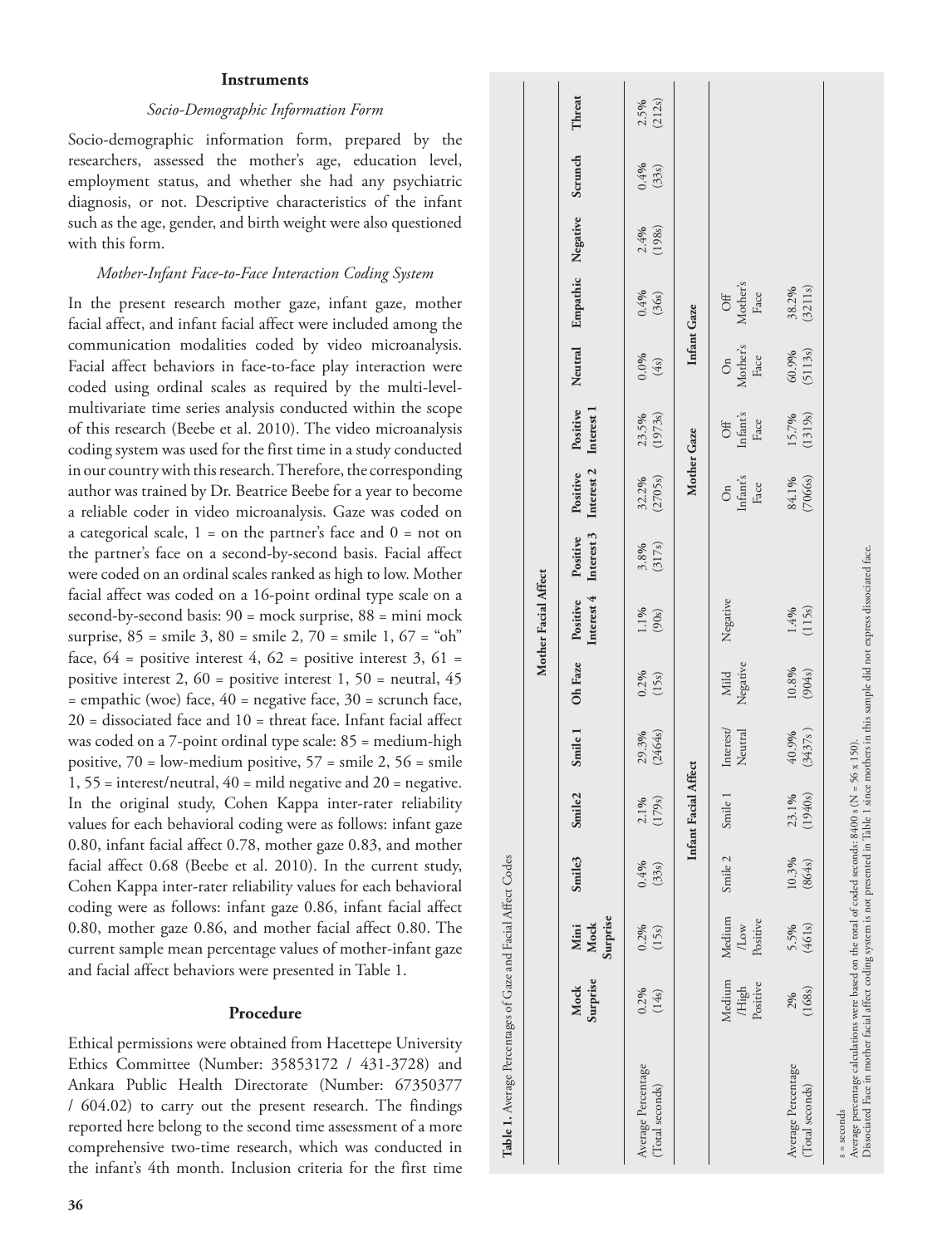assessment in the postpartum period were as follows: mother's having her first baby, being married, being in the postpartum period (baby being between 25-45 days of age), the baby being born at normal weight (over 2.5 kilograms) and on time (37 weeks and after) and baby's not having a physical or developmental disorder. The exclusion criteria were that the mother was younger than 18 years of age, had more than one child, had a biological disability or a psychotic disorder, and the infant had a biological or developmental disorder (detected later after recruitment), even though she was born at normal weight and on time. The gender of the infant was not an inclusion or exclusion criteria. Mother-infant dyads who met the inclusion criteria were reached through Family Health Centers (FHC). In this context, the corresponding author first went to FHCs and identified the mother-infant dyads that fit the inclusion criteria together with the nurses. Afterwards, the mothers were called through the nurses, the content of the study was conveyed on the phone, and appointments were made for the first time assessment to be held at the participant's home during the postpartum period with the mothers who volunteered to participate in both time assessments. Since the first communication with mothers was carried out through nurses, approximately 90% of the mothers who were contacted volunteered for the research. The main concern of the mothers who did not volunteer to participate in the study was the video recording that would take place in the laboratory in the second time assessment.

After the first time assessment in the postpartum period, the birth dates of the infants were followed and the motherinfant dyads were invited to Hacettepe University Clinical Psychology Laboratory to complete the video recording of mother-infant face-to-face play interaction within the 4th month. Mother-infant interaction video recording appointments were planned considering the infant's eating and sleeping patterns. Accordingly, the video recorded started immediately after the mother-infant dyads came to the laboratory without wasting too much time. First of all, the mother-infant dyad was invited to the room prepared for video recording. The infant was safely seated in a baby seat placed on a table. The mother was directed to sit in front of her baby and at face level.

Before starting the video filming of mother-infant interaction, the instruction given to the mothers was as follow: *"Play with your baby for a period of 10 minutes just as you would do in your home"*. No toys or materials were given to the infant and/ or mother. Following the instruction, the researcher left the room where the mother-infant dyad was and ensured that the interactions were recorded without any problems in the video recording room. Two separate cameras, covering the head and upper torso of the infant and the mother, were started simultaneously and recorded the interaction for 10 minutes without interruption. With the necessary technical equipment a split-screen view (half for the mother and half for the baby) of the interaction from two synchronized cameras was generated and used for video microanalysis coding to test the main hypotheses of the research. On the basis of the literature (Beebe et al. 2016, Beebe et al. 2018), the 2.5-minute (150-second) of the interaction was coded with video microanalysis separately for both mother and infant in gaze and affect modalities. After the video recording, mothers were given a short feedback about the quality of their interactions; the questions, if any, were answered and a certificate of participation named "Science Baby" was given to the infants.

## **Data Analysis**

The hypotheses of the research were tested with multilevelmultivariate time-series analyses. Time-series analysis is run to determine the organization of a single time-series, i.e. how a person's series of behaviors emerge (self-contingency) or the relationship of two time-series to each other, i.e. whether the behavior series of both partners influences each other as time progresses (interactive contingency) (Beebe et al. 2016). While the predictability of current behavior from one's own prior behavior on a second-by-second basis defines selfcontingency (autocorrelation), the coordination of current behavior to one's partner behavior on a second-by-second basis defines interactive contingency (the lagged crosscorrelation). The multi-level nature of analysis stems from the data structure in which multiple measurements in time-series are nested within individuals. The multi-variate nature arises from the simultaneous modeling of measurements of mother and infant.

Multilevel-multivariate time series analysis was carried out using the Mplus 8.1 package program (Muthén and Muthén 1998-2017). The Structural Equation Modeling (SEM) approach is used in the analyses conducted with Mplus. With this approach, stated as Dynamic Structural Equation Modeling (DYEM) by Asparouhov, Hamaker, and Muthén (2018), multilevel-multivariate time series analyses can be carried out more efficiently than random coefficient models of the traditional approach. The model is also known as the combination of time-series analysis and SEM analysis. Bayesian estimation method is used in DYEM analyses in Mplus. Although Bayesian methods in multilevel-multivariate time series analyses have many advantages over the maximum likelihood methods of traditional approach, the most important of these is that robust results can be obtained even in smaller samples.

The diagram of the model analyzed by DYEM, drawn according to the SEM approach, was presented in Figure 2. The square variables in the left part of the diagram for mothers and infants indicated the coded measurements in each t second. The green circles indicated the average of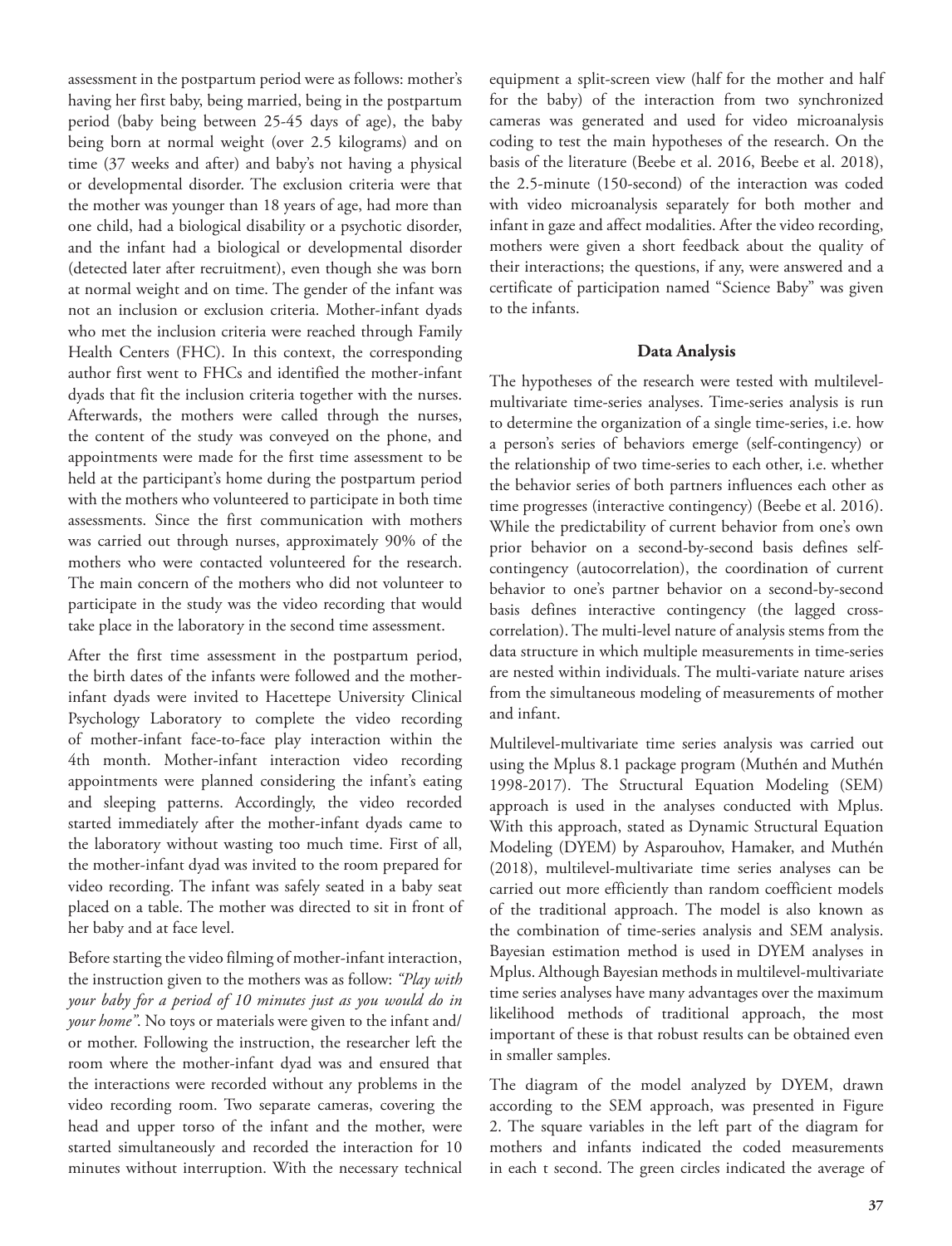

Figure 2. Dynamic Structural Equation Modeling in Multilevel-Multivariate Time-Series Analysis Dev.: Deviation, Res.: Residual

measurements for a total of 150 seconds for mothers and infants, while the yellow circles indicated the deviation of the measurements at each t second from these averages. In the upper right part of the diagram, the arrows indicated by A, B, C, and D show the self- and interactive contingency estimates for mothers and infants, and these effects, which cannot be directly observed, were modeled at the within-dyad level. In the lower right part of the diagram, it is seen that previously modeled variables were modeled in relation to each other at the between dyad level. The DYEM time-series analysis is based on the confidence interval in accordance with the Bayesian approach in hypothesis testing. In addition, onetailed p-value (p-value expressing probability calculated later for the distribution of the confidence interval) was obtained from the analysis results.

Before conducting the multilevel-multivariate time series analyses, it was decided how many seconds of lag should be taken for estimates of mother-infant self-contingency and interactive contingency. In the literature, it is suggested that a 3 second delay (3 lagged) can be taken (Beebe et al. 2008). In addition to this suggestion, by performing preliminary analyses on the data, the length of the lag was gradually increased to values higher than 1 and the effect of the average value of the interactive contingency on the varying delays for all mother-infant dyads was investigated. As a result of the preliminary analyses carried out, it was observed that the mean value of the effect (infant interactive contingency estimation), especially from the mother to the infant, was positive for the whole sample only after a delay of 3 seconds. Therefore, it was decided to use a 3 second delay (t-3) for the contingency estimates.

In summary, whether mother self- and interactive contingency and infant self- and interactive contingency that were depicted with A, B, C, and D arrows, respectively, in Figure 2 were significant or not were tested for Model 1 and Model 2 modality pairings.

## **RESULTS**

#### **Model 1: Infant Gaze-Mother Gaze Modality Pairing**

In Model 1, to what extent the degree of infant gaze selfand interactive contingency and mother gaze self- and interactive contingency are predictable in mother-infant face-to-face interaction were tested. The findings showed that infant gaze self-contingency (β=0.33, *p*=0.000; 95% CI [0.28, 0.37]) and mother gaze self-contingency ( $\beta = 0.08$ , *p*=0.004; 95% CI [0.02, 0.13]) were significant. Both the infant's and the mother's own gaze behavior t-3 seconds prior predicted the current gaze behavior at  $t_0$ . Therefore, infant's and mother's own gaze behavioral alternation rhythm showed a predictable pattern. Mother gaze interactive contingency was also significant (β=0.09, *p*=0.000; 95% CI [0.04, 0.14]). Accordingly, the infant's gaze behavior t-3 seconds prior predicted the mother's current gaze behavior at  $t_0$ . Mothers were able to monitor the baby's gaze behavior and regulate their gaze behavior according to the infant's gaze behavior. On the other hand, Model 1 findings showed that infant gaze interactive contingency indicated a marginal trend (β=0.04,  $p = 0.079$ ; 95% CI [-0.01, 0.08]). According to the marginal trend, infants tended to follow the mother's gaze behavior and regulate their gaze behavior according to the mother, but this trend did not reach significance. Findings were presented in Figure 3 and Table 2.

## **Model 2: Infant Facial Affect-Mother Facial Affect Modality Pairing**

In Model 2, to what extent the degree of infant facial affect self- and interactive contingency and mother facial affect selfand interactive contingency are predictable in mother-infant face-to-face interaction were tested. Model 2 findings showed that infant facial affect self-contingency (β=0.22, *p*=0.000; 95% CI [0.19, 0.25]) and infant facial affect interactive contingency (β=0.07, *p*=0.000; 95% CI [0.04 0.09]) were significant. According to these findings, infant's own facial affect t-3 seconds prior predicted the current facial affect at t 0 . In other words, infant's own facial affect behavioral stream showed a predictable pattern. Simultaneously, the mother facial affect t-3 seconds prior predicted the infant's current facial affect at  $t_0$ . That is, infants regulated both their own facial affect and at the same time were regulated by mother facial affect. In addition, mother facial affect self-contingency (β=0.09, *p*=0.000; 95% CI [0.07, 0.12]) and mother facial affect interactive contingency (β=0.04, *p*=0.002; 95% CI [0.01, 0.07]) were also significant. Accordingly, mother facial affect t-3 seconds prior predicted the current facial affect at  $t_0$ . In other words, mother's own facial affect behavioral stream indicated a predictable pattern. Simultaneously, the infant facial affect t-3 seconds prior predicted the current mother facial affect at  $t_0$ . Thus, mothers regulated both their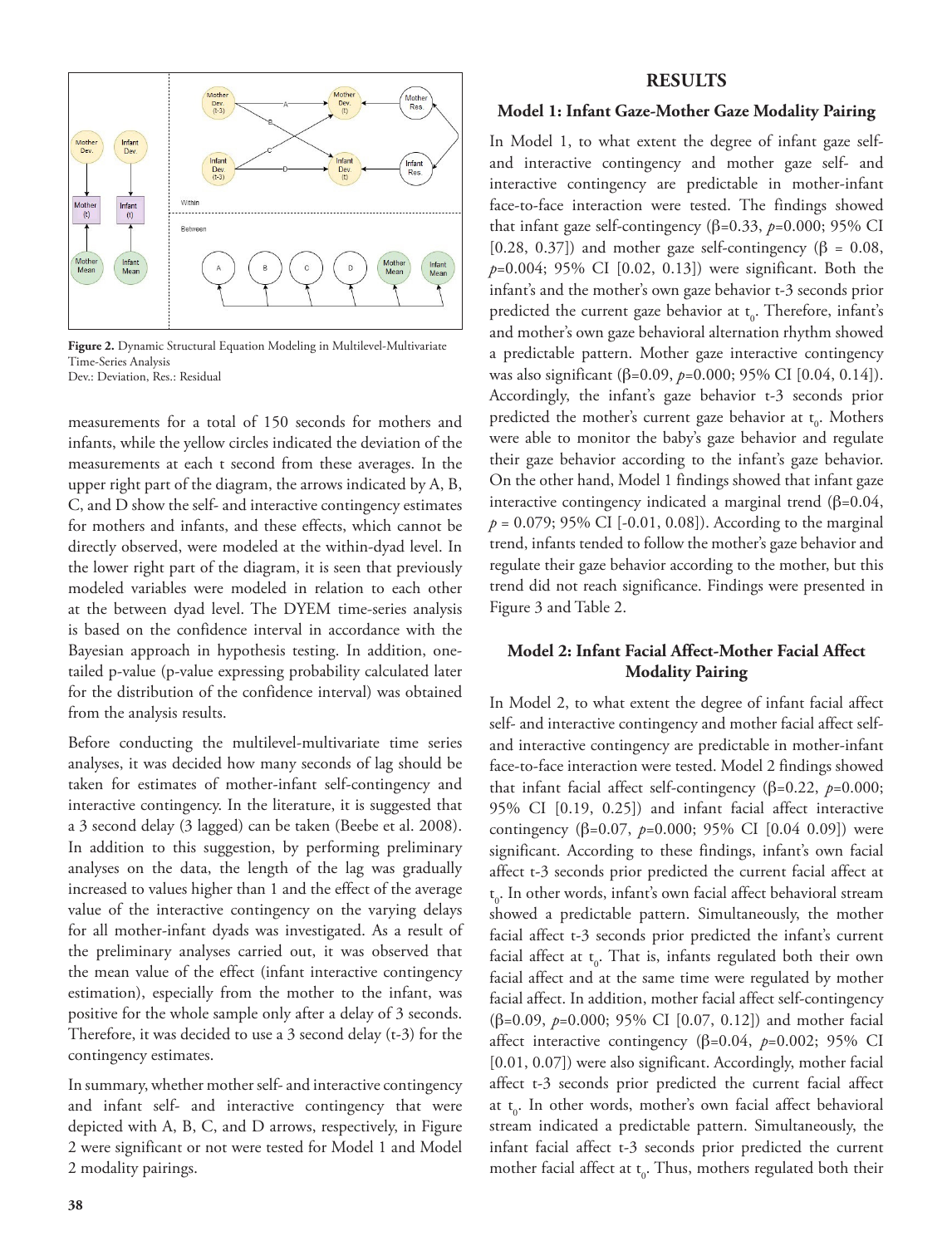

**Figure 3.** Infant Gaze-Mother Gaze and Infant Facial Affect-Mother Facial Affect Self- and Interactive Contingency Findings \*\*p<0.01, \*\*\*p<0.001, one-tailed

| Table 2. Standardized Coefficients in Mother-Infant Interaction Models |                                                   |       |                                      |
|------------------------------------------------------------------------|---------------------------------------------------|-------|--------------------------------------|
|                                                                        | Model 1. Infant Gaze-Mother Gaze Modality Pairing |       |                                      |
|                                                                        | Standardized<br>Coefficients<br>β                 | p     | 95%<br>Confidence<br><b>Interval</b> |
| I Gaze S-C                                                             | $0.328***$                                        | 0.000 | 0.282-0.370                          |
| I Gaze IC                                                              | $0.036\dagger$                                    | 0.079 | $-0.014 - 0.084$                     |
| M Gaze S-C                                                             | $0.075***$                                        | 0.004 | $0.021 - 0.131$                      |
| M Gaze IC                                                              | $0.087***$                                        | 0.000 | 0.038-0.135                          |
| Model 2. Infant Facial Affect-Mother Facial Affect Modality Pairing    |                                                   |       |                                      |
|                                                                        | $\beta$                                           | p     | 95%<br>Confidence<br><b>Interval</b> |
| I Facial Affect S-C                                                    | $0.223***$                                        | 0.000 | $0.19 - 0.25$                        |
| I Facial Affect IC                                                     | $0.065***$                                        | 0.000 | $0.04 - 0.09$                        |
| M Facial Affect S-C                                                    | $0.094***$                                        | 0.000 | $0.07 - 0.12$                        |
| M Facial Affect IC                                                     | $0.043**$                                         | 0.002 | $0.01 - 0.07$                        |

**Model 1.** I Gaze S-C: Infant Gaze Self-contingency (the variability in infant's gaze behavior); I Gaze IC: Infant Gaze Interactive Contingency (the degree of coordination of infant's gaze behavior to mother's gaze); M Gaze S-C: Mother Gaze Self-contingency (the variability in mother's gaze behavior); M Gaze IC: Mother Gaze Interactive Contingency (the degree of coordination of mother's gaze behavior to infant's gaze)

**Model 2.** I Facial Affect S-C: Infant Facial Affect Self-contingency (the variability in infant's facial affect); I Facial Affect IC: Infant Facial Affect Interactive Contingency (the degree of coordination of infant's facial affect to mother's facial affect); M Facial Affect S-C: Mother Facial Affect Self-contingency (the variability in mother's facial affect); M Facial Affect IC: Mother Facial Affect Interactive Contingency (the degree of coordination of mother's facial affect to infant's facial affect)

**Model 1 and Model** 2 were examined with multilevel-multivariateseries-analysis. In models, while examining each contingency index, the effects of other contingencies were controlled and therefore, mother's and infant's self-effects (the variability within the infant and the variability within the mother) and bidirectional effects (the effect from the infant to mother and the effect from the mother to the infant) could be assessed. Model 1 data set was generated by coding each second of 150 second-segment for mother gaze (on infant's face/off infant's face) and infant gaze (on mother's face/off mother's face), separately, with video micro-analysis. Model 2 data set was generated by coding each second of 150 second-segment for mother facial affect (from positive to negative) and infant facial affect (from positive to negative), separately, with video micro-analysis. †p<0.10, \*p<0.025, \*\*p<0.01, \*\*\* p<0.001, one-tailed.

own facial affect and at the same time were regulated by infant facial affect. Findings in facial affect modality pairing documented that infant and mother had a predictable pattern in their own facial affect flow, and, simultaneously regulated their facial affect according to that of the partner. Findings were presented in Figure 3 and Table 2.

#### **DISCUSSION**

According to the findings of infant gaze-mother gaze modality pairing examined in Model 1, infant gaze selfcontingency, mother gaze self-contingency and mother gaze interactive contingency were predictable in mother-infant interactions in the fourth month. In this regard, mothers indicated a predictable pattern in the behavior of looking at the baby's face or not, and at the same time regulated their own gaze behavior according to the gaze behavior of the infants. That is, when the infant looked at the mother's face, the mother responds by looking at the infant. Or, when the infant stopped looking at the mother's face, the mother stopped looking at the infant. Therefore, mothers follow the infant's gaze direction and adapt to change in infant gaze. On the other hand, infant gaze interactive contingency was not significant and indicated a marginal effect. To clarify, infant's behavior of looking at or not looking at the mother's face presented a predictable pattern in itself, but infants did not regulate their gaze behavior according to the mothers' gaze behavior. The present findings in the gaze modality are generally consistent with the literature, except for infant gaze interactive contingency (Beebe et al. 2016, Harel et al. 2010, Lavelli and Fogel 2013).

The finding that infant gaze interactive contingency, which means the infant's regulation of his/her gaze behavior according to the mother's gaze behavior, indicated a marginal trend can be attributed to several factors. Mothers have an asymmetrical role in terms of interactive contingency. Mothers tend to show more interactive contingency than the infant's interactive contingency capacity (Beebe 2006, Beebe et al. 2016). Therefore, finding regarding infant gaze interactive contingency might not reach to significance. On the other hand, in the present study, as stated in the method section, a three-second lag was determined as the criterion for estimates of all interactive contingency analyses. For example, when the mother's gaze is directed towards the baby's face, the answer to the question whether the baby's gaze is directed at the mother's face after three seconds was sought. Although a three-second lag for the estimation of interactive contingency is determined within the framework of the literature and preliminary analyses, it may be necessary to extend the lag time for the infant gaze interactive contingency to reach significance (Margolis et al. 2019). Some studies showed that the degree to which the infant and the mother respond to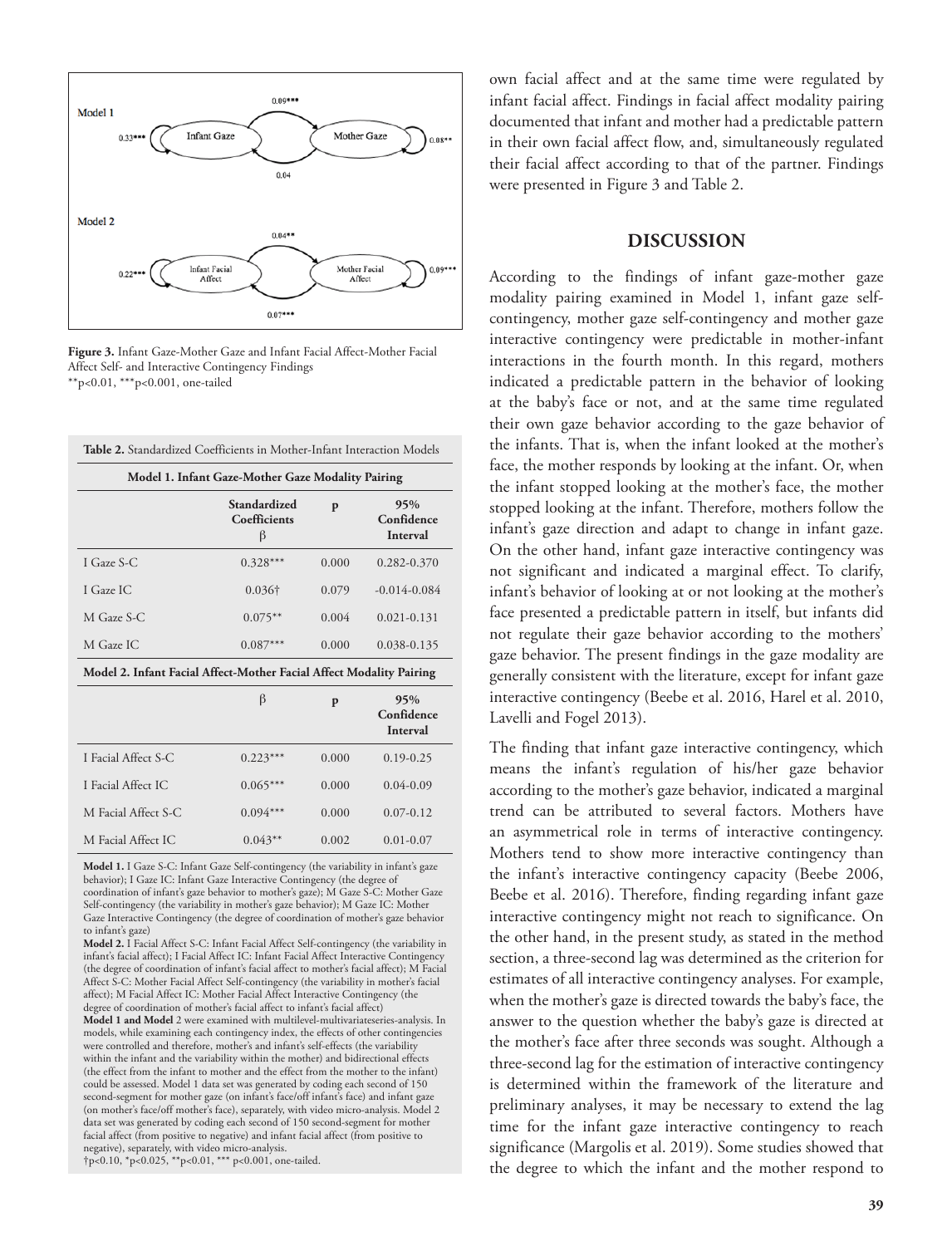each other can be up to a five-second delay (van Egeren et al. 2001). Therefore, we can argue that the infant gaze interactive contingency might reach significance if a lag of five seconds, that is, a longer delay, was determined.

As a result, the hypotheses of infant-mother gaze modality pairing were largely confirmed. Self-contingency in gaze makes the infant for the mother and the mother for the infant predictable in attention regulation. With an infant who does not have a predictable self-regulation in interaction, it may be difficult for the mother to show interactive contingency in attention. The mother's sense of the infant's pattern of looking or looking away at a certain level supports her ability to show interactive contingency in gaze. The same is binding for the infant. The synchronization of gaze determines the framework of the relational experience between mother and infant (Beebe et al. 2018, Feldman et al. 2011, Lotzin et al. 2015). It is also associated with the capacity to build empathy and intimacy capacity as the development proceeds (Feldman 2007). According to current research, it is understood that healthy mother-infant dyads have self-regulation in gaze, and simultaneously, the mothers can regulate their gaze behavior according to the that of infants.

According to the findings of infant facial affect-mother facial affect modality pairing examined in Model 2, infant facial affect self- and interactive contingency and mother facial affect self- and interactive contingency were significantly predictable. Accordingly, infants and mothers presented predictable patterns in facial affect expressions within their own behavioral flows. Mothers and infants, who regulate facial affect expressions within themselves, were simultaneously regulated by the facial affect expressions of their partner. That is, infants monitored their mothers' affect and mothers monitored their infants' affect and they regulated their facial affect according to each other. Current findings are consistent with the dyadic systems approach and empirical studies in the literature (Beebe et al. 2016, Feldman et al. 2011, van Egeren et al. 2001). Facial affect is very critical to examine the "mirroring" process that is organized jointly by the mother and the infant (Beebe et al. 2016, Slade 2005). The mother, who adapts to the infant's emotions with facial expressions, facilitates the infant's bodily experienced emotions turn into self-regulation and sense of self (Fonagy et al. 2003). While mirroring, the mother's interactive regulation by matching the infant's affect but on the other hand by making it also marked creates an expanding and fulfilling relational experience (Gergely and Watson 1999). The intersubjective infant, on the other hand, has the capacity to share affect through facial expressions (Bigelow and Walden 2009, Trevarthen 2011). Optimal sharing in facial affect is the basis for the infant's secure attachment organization and selfdevelopment (Beebe et al. 2010).

There are some implications that can be translated into clinical practice in the light of the findings. First, the importance of the interaction being organized by the specific behaviors of the infants should be emphasized to mothers in interventions to be carried out with both healthy and atrisk mother-infant dyads. According to the findings, there is an ongoing self-regulation and interactive regulation in the interactions of mother-infant dyads in gaze and affect. For this reason, the importance of being able to read the signals from the infant in each communication modality should be emphasized in practice with mothers. For example, in order to support the mother to wait long enough when the infant looks away (such as not trying to turn the infant's head towards herself, not being intrusive by getting too close to the infant), mothers can be informed that looking away is not due to the rejection of the interaction with the mother, rather, in all healthy mother-infant dyads, infants may look away for a short period of time. The infant will then return to the mother when regulated enough. Furthermore, it is supported by the present research findings that when the mothers read the signals sent by the infant optimally in the facial affect and respond appropriately, infants can adapt to mothers with affect expressions. Therefore, the empirical finding that can be translated into mothers in clinical practice, is that infants are quite sensitive to maternal facial affect expressions and the level of maternal match to their own facial expressions. As a result, the ability to read the mother-infant interaction modalities in a holistic manner may be among the goals of interventions with mothers. As supported by the current research, emphasizing how an active participant the infant is in the interaction within the framework of his own selfregulation and interactive capability, especially by the fourth month, may contribute to improving the quality of motherinfant interactions.

According to the literature, self-contingency and interactive contingency processes examined by video microanalysis in mother-infant interactions at 4 months predicted the attachment quality of 12-month-old infants (Beebe et al. 2010). Therefore, current research findings provide an innovative methodological perspective for future national attachment research and provide empirical knowledge of the bidirectional nature of mother-infant interactions. According to studies conducted in different cultures, mothers' preferences to interact face-to-face with their infants (such as how often they prefer face-to-face interaction, how they arouse, regulate, and express emotions) differ across cultures, but the contingency in face-to-face interactions show cross-cultural similarity (Beebe et al. 2016, Bornstein et al. 2012). Thus, current research shows that the contingency in mother-infant interaction, which is shown to be a common phenomenon in different cultures, are also valid for mother-infant interactions in Turkish culture.

The research has some limitations that may inform future studies. In this study, the predictive power of micro-level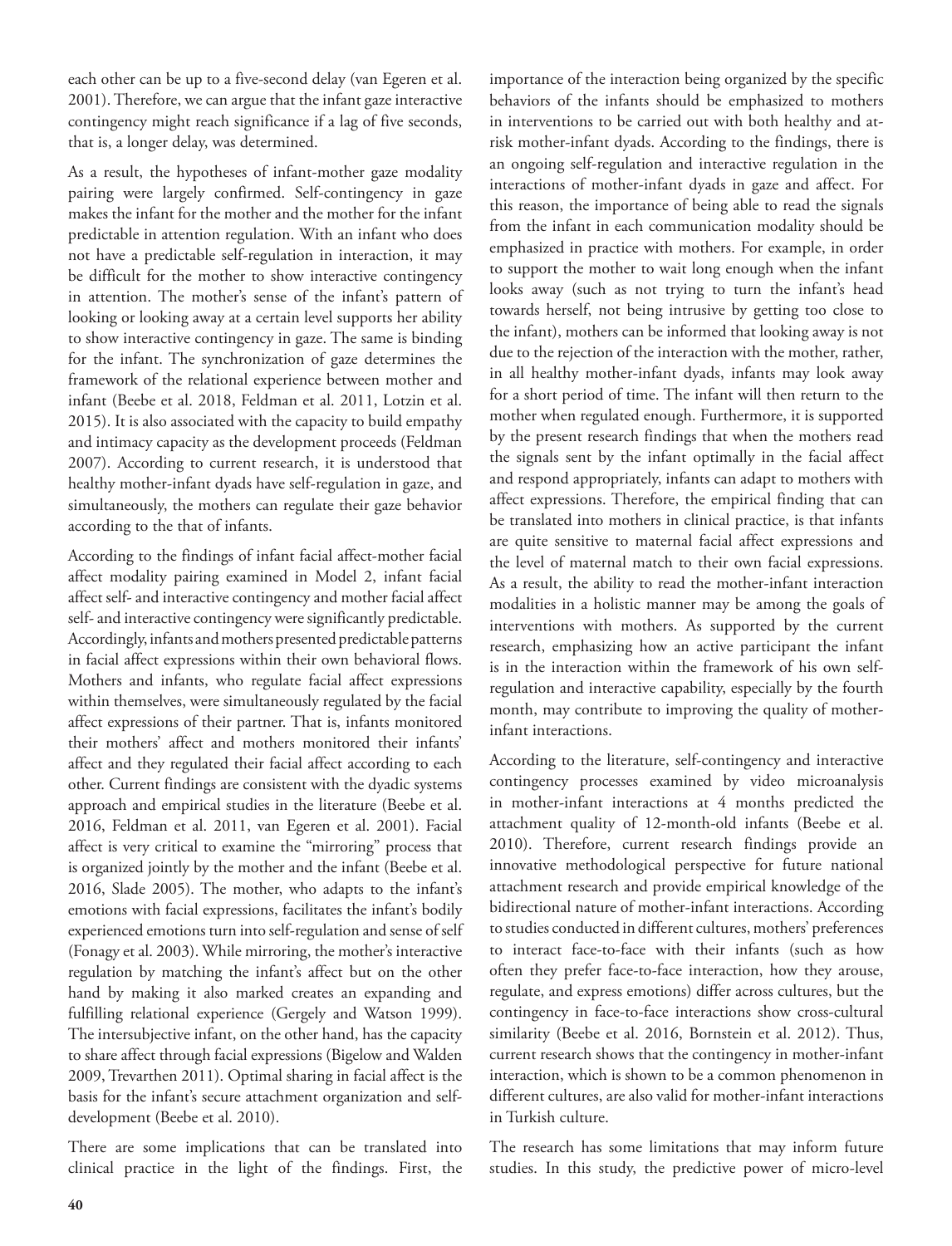patterns observed at the 4th month on the attachment organization of the infant at 12th month was not examined. Hence, it will contribute to examine the relationship between the video microanalysis findings and the attachment organization of the infant in future national studies. Multilevel-multivariate time series analysis is carried out due to the coding on a second-by-second basis and a robust data set is obtained in this way. Therefore, it is an analysis method robust to small sample size. However, the number of mother-infant dyads included in the sample still constitutes a limitation for the current research. In addition, current sample of mother-infant dyads belong to the middle-upper socio-economic level and mothers had their first healthy baby. These characteristics limit the generalizability of the findings. Finally, it was aimed to conduct the research with healthy mothers. However, evaluations regarding the mental health of the mothers were limited to the answers given by the mothers to the current and past psychiatric diagnosis questions directed by the corresponding author on the demographic form. This situation creates a limitation in terms of mental health assessments of mothers. The literature indicated that mother-infant self-contingency and interactive contingency were affected by the mother's depression and anxiety symptom level (Beebe et al. 2008, Beebe et al. 2011, Granat et al. 2017). Conducting future studies with motherinfant dyads from clinical samples with a similar approach of the current study will contribute.

# **CONCLUSION**

This study demonstrated that four-month mother-infant face-to-face interactions are organized by mother-infant self-contingency and interactive contingency in different communication modality pairings. Consistent with the emphasis on infant self-contingency processes in the dyadic systems approach (Beebe and Lachman 2002, Beebe et al. 2016), infant's behavioral rhythm in gaze and facial affect documented a predictable pattern in itself. Self-contingency in this context is a form of self-regulation. A certain degree of infant self-contingency makes the infant predictable for the mother in all communication modalities. Infant selfcontingency (Beebe et al. 2016), as a neglected component in interaction research, is an important part of face-toface interactions, independent of other processes in dyadic interaction, as supported by the findings of the current research. Therefore, the infant is also an active participant in interactions. The effect sizes of mother-infant interactive contingency suggest that self-contingency may be more determinant in organizing the relational experience of the dyad compared to interactive contingency. Thus, while motherinfant interactions are mostly shaped by self-contingency, there is also an interactive regulation in gaze and affect.

In this study, non-verbal behaviors that would not be noticed by watching the interaction with the naked eye and globally were coded separately for mother and infant via video microanalysis method in two communication modalities and a comprehensive bi-directional approach was presented. Mother-infant interactions were filmed in laboratory with technical equipment required for video microanalysis, which necessitates coding of interaction behaviors on a second-bysecond basis. The analyses of the research were carried out with multilevel-multivariate time series analysis. Hence, the current research is considered to be methodologically strong. The coding system that allows to micro-analyze interactions was used for the first time in this study in Turkey. The mentioned characteristics constitute the strengths of the research. The limitations of the research is to suggest specific implications for clinical research and practice. To clarify, the most important limitation of the research is the lack of comprehensive evaluations of maternal mental health and longitudinal follow-ups that would explain how early interactions are associated with developmental and clinical infant variables.

In conclusion, the current research reveals that mother-infant interaction is organized with micro-level behaviors in the nonverbal period (for example, mother-infant monitoring and regulating each other's facial affect). When this organization is optimal, it facilitates "to know" and "to be known" for the developing relational self of the infant, and also functions as a physiological and biological regulation (Lyons-Ruth 2008, Pratt et al. 2015). In this vein, internal working models of the infant develop ("My looking is responded by looking"; "When I want to regulate myself, I can look away"; "When there is a change in my internal state, this change is seen") and thus, the baby's self-regulation capacity and secure attachment is facilitated. The micro-level interactions examined in this research have a rewarding function for the mother. The regulation observed at behavioral level in dyads occurs at the biobehavioral level (Feldman et al. 2011). The current research presents an example of how mother-infant interactions are regulated at the behavioral level.

#### **REFERENCES**

- Asparouhov T, Hamaker EL, Muthén B (2018) Dynamic structural equation models. Struct Equ Model: Multidiscip J 25:359-88.
- Beebe B (1982) Micro-timing in Mother–Infant Communication. Nonverbal Communication Today, vol 33, MR Key (Ed), New York, Mouton.
- Beebe B (2006) Co-constructing mother–infant distress in face-to-face interactions: Contributions of microanalysis. Infant Obs 9:151-64.
- Beebe B, Cohen P, Lachmann FM (2016) The Mother-Infant Interaction Picture Book: Origins of Attachment. New York, WW Norton.
- Beebe B, Hoven CW, Kaitz M et al (2020) Urgent engagement in 9/11 pregnant widows and their infants: Transmission of trauma. Infancy 25:165-89.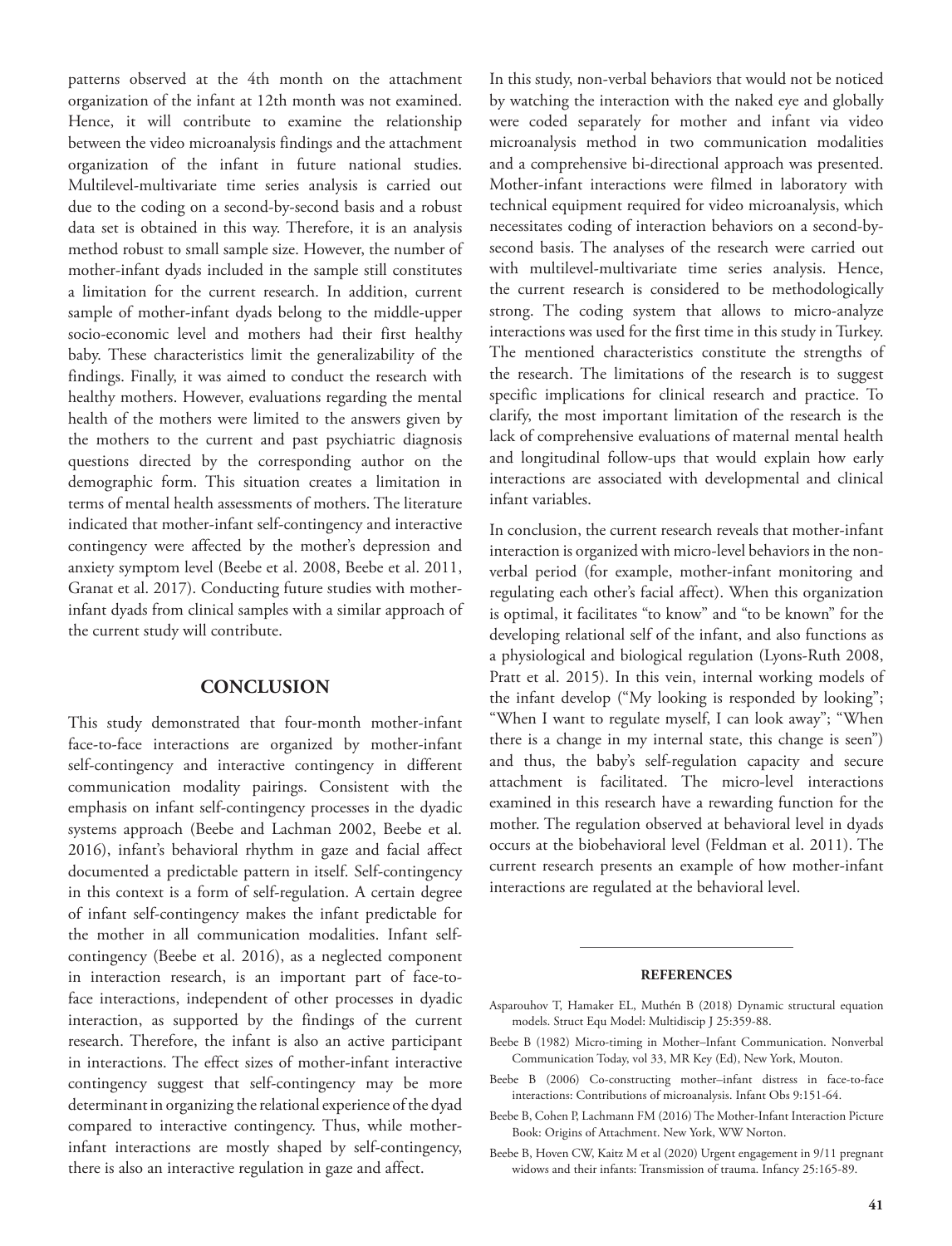- Beebe B, Jaffe J, Buck K et al (2008) Six-week postpartum maternal depressive symptoms and 4‐month mother–infant self‐ and interactive contingency. Infant Ment Health J 29:442-71.
- Beebe B, Jaffe J, Markese S et al (2010) The origins of 12-month attachment: A microanalysis of 4-month mother–infant interaction. Attach Hum Dev 12:3-141.
- Beebe B, Lachmann FM (2002) Infant Research and Adult Treatment: Coconstructing Interactions. Hillsdale, Analytic Press.
- Beebe B, Lachmann FM, Markese, S et al (2012) On the origins of disorganized attachment and internal working models: Paper II. An empirical microanalysis of 4-month mother–infant interaction. Psychoanal Dialog 22:352-74.
- Beebe B, Messinger D, Bahrick LE et al (2016) A systems view of mother–infant face-to face communication. Dev Psychol 52:556-71.
- Beebe B, Myers MM, Lee SH et al (2018) Family nurture intervention for preterm infants facilitates positive mother–infant face-to-face engagement at 4 months. Dev Psychol, 54.
- Beebe B, Steele M, Jaffe J et al (2011) Maternal anxiety symptoms and mother– infant self‐and interactive contingency. Infant Ment Health J 32:174-206.
- Bigelow AE (1998) Infants' sensitivity to familiar imperfect contingencies in social interaction. Infant Behav Dev 21:49-162.
- Bigelow AE, Power M (2014) Effects of maternal responsiveness on infant responsiveness and behavior in the still‐face task. Infancy 19:558-84.
- Bigelow AE, Walden LM (2009) Infants' response to maternal mirroring in the still face and replay tasks. Infancy 14:526-49.
- Bornstein MH, Manian N (2013) Maternal responsiveness and sensitivity reconsidered: Some is more. Dev Psychopathol 25:957-71.
- Bornstein MH, Putnick DL, Suwalsky JT et al (2012) Emotional relationships in mothers and infants: Culture-common and community-specific characteristics of dyads from rural and metropolitan settings in Argentina, Italy, and the United States. J Cross-Cult Psychol 43:171-97.
- Champagne FA (2008) Epigenetic mechanisms and the transgenerational effects of maternal care. Front Neuroendocr 29:386-97.
- Cohn JF, Tronick EZ (1988) Mother–infant interaction: Influence is bidirectional and unrelated to periodic cycles in either partner's behavior. Dev Psychol 24:386-92.
- Feldman R (2007) Parent–infant synchrony and the construction of shared timing; physiological precursors, developmental outcomes, and risk conditions. J Child Psychol Psychiatry 48:329-54.
- Feldman R (2015) Sensitive periods in human social development: New insights from research on oxytocin, synchrony, and high-risk parenting. Dev Psychopathol 27:369-95.
- Feldman R, Greenbaum CW (1997) Affect regulation and synchrony in mother—infant play as precursors to the development of symbolic competence. Infant Ment Health J 18:4-23.
- Feldman R, Magori-Cohen R, Galili G et al (2011) Mother and infant coordinate heart rhythms through episodes of interaction synchrony. Infant Behav Dev 34:569-77.
- Feldman R, Masalha S, Alony D (2006) Microregulatory patterns of family interactions: Cultural pathways to toddlers' self-regulation. J Fam Psychol 20:614-23.
- Field T (1981) Infant gaze aversion and heart rate during face-to-face interactions. Infant Behav Dev 4:307–15.
- Fonagy P, Target M, Gergely G et al (2003) The developmental roots of borderline personality disorder in early attachment relationships: A theory and some evidence. Psychoanal Inq 23:412-59.
- Gergely G, Watson JS (1999) Early socio-emotional development: Contingency perception and the social-biofeedback model. Early Social Cognition: Understanding Others in the First Months of Life, P Rochat (Ed), Manwah, Lawrence Erlbaum Associates Publishers, p. 101-36.
- Gianino A, Tronick EZ (1988) The mutual regulation model: The infant's self and interactive regulation and coping and defensive capacities. Stress and Coping across Development, TM Field, PM McCabe, N Schneiderman (Eds), Lawrence Erlbaum Associates, p. 47-68.
- Granat A, Gadassi R, Gilboa-Schechtman E et al. (2017) Maternal depression and anxiety, social synchrony, and infant regulation of negative and positive emotions. Emotion 17:11-27.
- Hane AA, Feldstein S, Dernetz VH (2003) The relation between coordinated interpersonal timing and maternal sensitivity in four-month-old infants. J Psycholinguist Res 32:525-39.
- Harel H, Gordon I, Geva R et al (2011) Gaze behaviors of preterm and fullterm infants in nonsocial and social contexts of increasing dynamics: Visual recognition, attention regulation, and gaze synchrony. Infancy 16:69-90.
- Jaffe J, Beebe B, Feldstein S et al (2001) Rhythms of dialogue in infancy. Monogr Soc Res Child Dev 66:1-132.
- Johnson MH, Griffin R, Csibra G et al (2005) The emergence of the social brain network: Evidence from typical and atypical development. Dev Psychopathol 17:599-619.
- Keller H, Otto H (2009) The cultural socialization of emotion regulation during infancy. J Cross-Cult Psychol 40:996-1011.
- Kopp CB (1989) Regulation of distress and negative emotions: A developmental view. Dev Psychol 25:343-54.
- Lavelli M, Fogel A (2013) Interdyad differences in early mother–infant face-toface communication: Real-time dynamics and developmental pathways. Dev Psychol 49:2257.
- Lotzin A, Romer G, Schiborr J et al (2015) Gaze synchrony between mothers with mood disorders and their infants: Maternal emotion dysregulation matters. PloS One 10: e0144417.
- Lyons‐Ruth K (2008) Contributions of the mother–infant relationship to dissociative, borderline, and conduct symptoms in young adulthood. Infant Ment Health J 29:203-18.
- Madigan S, Atkinson L, Laurin K et al (2013) Attachment and internalizing behavior in early childhood: a meta-analysis. Dev Psychol 49:672-89.
- MacLean PC, Rynes KN, Aragón C et al (2014) Mother infant mutual eye gaze supports emotion regulation in infancy during the Still-Face paradigm. Infant Behav Dev 37:512–22.
- Margolis AE, Lee SH, Peterson BS et al (2019) Profiles of infant communicative behavior. Dev Psychol 55:1594-604.
- Meltzoff AN, Moore MK (1977) Imitation of facial and manual gestures by human neonates. Sci 198:75-8.
- Messinger DS, Ekas NV, Ruvolo P et al (2012) "Are you interested, baby?" Young infants exhibit stable patterns of attention during interaction. Infancy 17:233-44.
- Muthén LK, Muthén BO (1998-2017) Mplus User's Guide. Eighth Edition. Los Angeles, Muthén & Muthén.
- Paetzold RL, Rholes WS, Kohn JL (2015) Disorganized attachment in adulthood: Theory, measurement, and implications for romantic relationships. Rev Gen Psychol 19:146-56.
- Pratt M, Singer M, Kanat-Maymon Y et al (2015) Infant negative reactivity defines the effects of parent–child synchrony on physiological and behavioral regulation of social stress. Dev Psychopathol 27:1191-204.
- Repacholi BM, Meltzoff AN, Rowe H et al (2014) Infant, control thyself: Infants' integration of multiple social cues to regulate their imitative behavior. Cognit Dev 32:46-57.
- Selcuk E, Günaydin G, Sumer N et al (2010) Self-reported romantic attachment style predicts everyday maternal caregiving behavior at home. J Res Personal 44:544-9.
- Slade A (2005) Parental reflective functioning: An introduction. Attach Hum Dev 7:269-81.
- Stern D (1974) Mother and infant at play: The dyadic interaction involving facial, vocal and gaze behaviors. The Effect of the Infant on Its Caregiver, M Lewis, L Rosenblum (Ed), New York, Wiley.
- Stern D (1985) The Interpersonal World of the Infant. New York, Basic Books.
- Trevarthen C (2011) What is it like to be a person who knows nothing? Defining the active intersubjective mind of a newborn human being. Infant Child Dev 20:119-35.